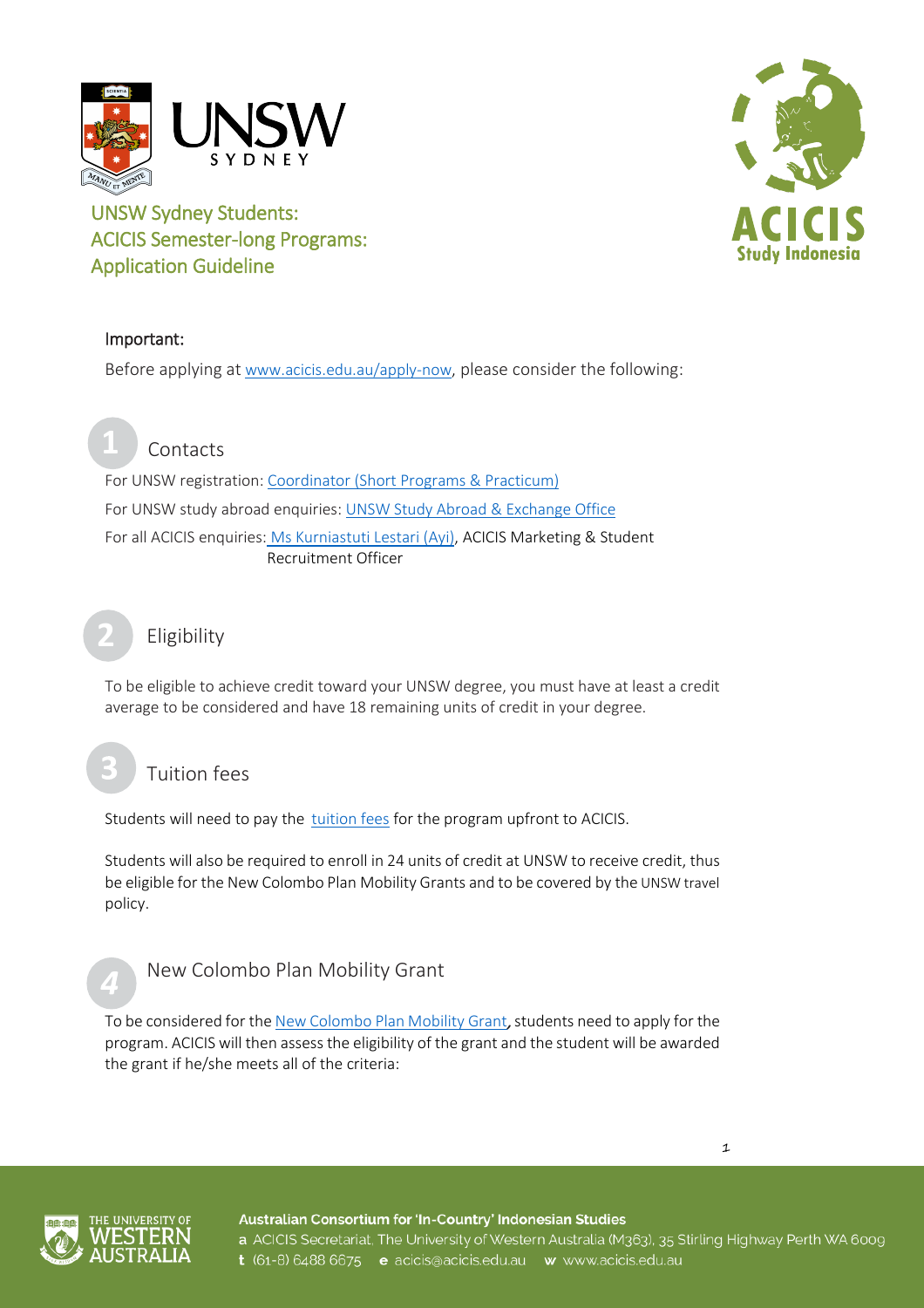



UNSW Sydney Students: ACICIS Semester-long Programs: Application Guideline

- Current undergraduate (Bachelor or Honours Degree) student
- Studying at an ACICIS Member University (YES UNSW is [a Member University\)](https://www.acicis.edu.au/universities/member/)
- Australian Citizen
- Receiving credit towards your degree for participation on the program
- Have not previously received a short-term New Colombo Plan Mobility Grant\*
- Not currently a citizen or permanent resident of the Republic of Indonesia

*\*Students are only allowed to receive one short term mobility grant and one semester long mobility grant from the New Colombo Plan.*

N.B. 70% of grant recipients (Australia-wide) must be between the ages of 18-28.

### Application deadlines

| <b>Application Due</b>                    | Semester 1 Programs (Feb - June)          | Semester 2 Programs (Aug - Dec/Jan)                                                     |
|-------------------------------------------|-------------------------------------------|-----------------------------------------------------------------------------------------|
| <b>ACICIS Online</b><br>Application       | All Programs: 1 September (Previous year) | DSIP, FLIP. 15 March (same year)<br>ASP, IBLS: 15 March (same year)<br>: 8 April<br>IRP |
| <b>UNSW Application</b><br><b>Process</b> | All Programs: 15 August (Previous year)   | DSIP, FLIP. 15 February (same year)<br>ASP, IBLS, IRP. 15 February (same year)          |

## Application process

Step 1: UNSW Application Process

- A. Students should initially complete th[e Exchange Moodle Tutorial.](https://moodle.telt.unsw.edu.au/enrol/index.php?id=1668)
- B. Students must arrange create a study plan which is to be signed off by their course coordinator and approved by the Study Abroad & Exchange Office. A list of course coordinators who will be able to assist students with this are available here: [Faculty of Arts & Social Sciences](https://www.arts.unsw.edu.au/current-students/student-resources/key-contacts/ug-convenors/)





Australian Consortium for 'In-Country' Indonesian Studies a ACICIS Secretariat, The University of Western Australia (M363), 35 Stirling Highway Perth WA 6009 t (61-8) 6488 6675 e acicis@acicis.edu.au w www.acicis.edu.au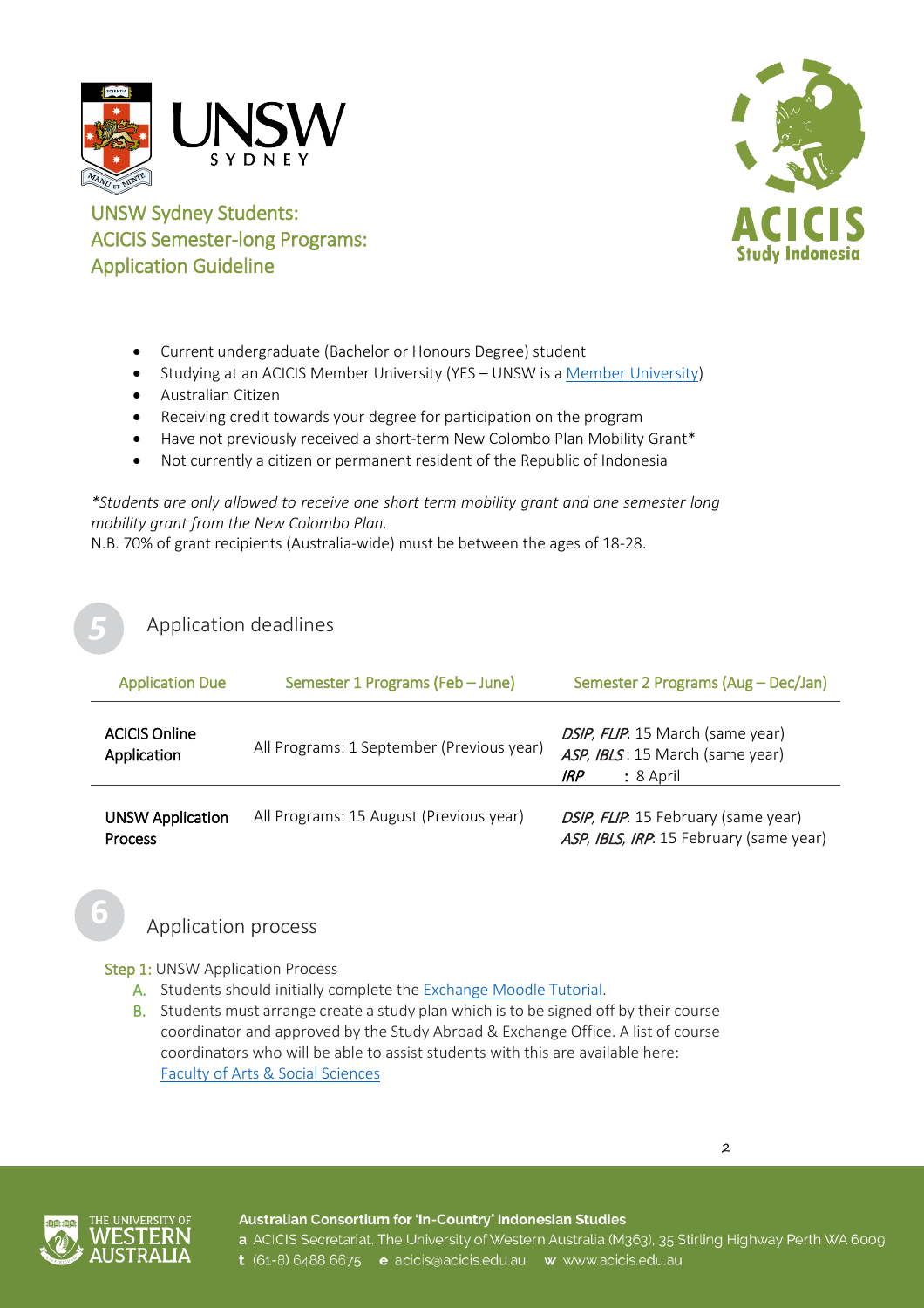



# UNSW Sydney Students: ACICIS Semester-long Programs: Application Guideline

# [UNSW Law](https://law.unsw.edu.au/students/useful-contacts)

[UNSW Business School](https://www.business.unsw.edu.au/students/howcanwehelp/student-centre/program-coordinators)

- C. The UNSW Exchange application fee (\$220) is waived for ACICIS students.
- D. Students receiving UNSW credit are liable for the associated UNSW tuition fees (24 UOC) which will be offset with the New Colombo Plan Mobility Grant.
- E. Students must provide the [UNSW Transfer of Credit Form](https://student.unsw.edu.au/credit-transfer) (signed by the appropriate faculty) for any ACICIS program to the UNSW Study Abroad & Exchange Office. Once signed and completed, this form should be sent to [advisor4globaled@unsw.edu.au](mailto:advisor4globaled@unsw.edu.au)

### Step 2: ACICIS Application Process

- A. Students complete the ACICIS semester program online application form at <http://www.acicis.edu.au/apply-now>
- B. Students submit an application indicating their choice of ACICIS program, and then receive provisional acceptance into the program from ACICIS.
- C. Upon student's provisional acceptance, ACICIS will contact Study Abroad & Exchange Office to advise that applications have been received and seek confirmation regarding student's approval.
- D. Once academic approval is confirmed and the student has completed ACICIS' visa application package, ACICIS will notify students of acceptance within one month of the ACICIS application deadline.

### Step 3: Before Departure

Students should register their travel with UNSW and read through the UNSW predeparture tutorial available here[: https://student.unsw.edu.au/global-departure](https://student.unsw.edu.au/global-departure)

# OS-Help loan application

Once you have been accepted on to an ACICIS program, you may submit a[n OS-Help loan](https://student.unsw.edu.au/os-help)  [application](https://student.unsw.edu.au/os-help) for consideration by UNSW Australia and the Department of Education.

Students can pick up an OS-help application form from UNSW Student Central or the Study Abroad & Exchange Office.